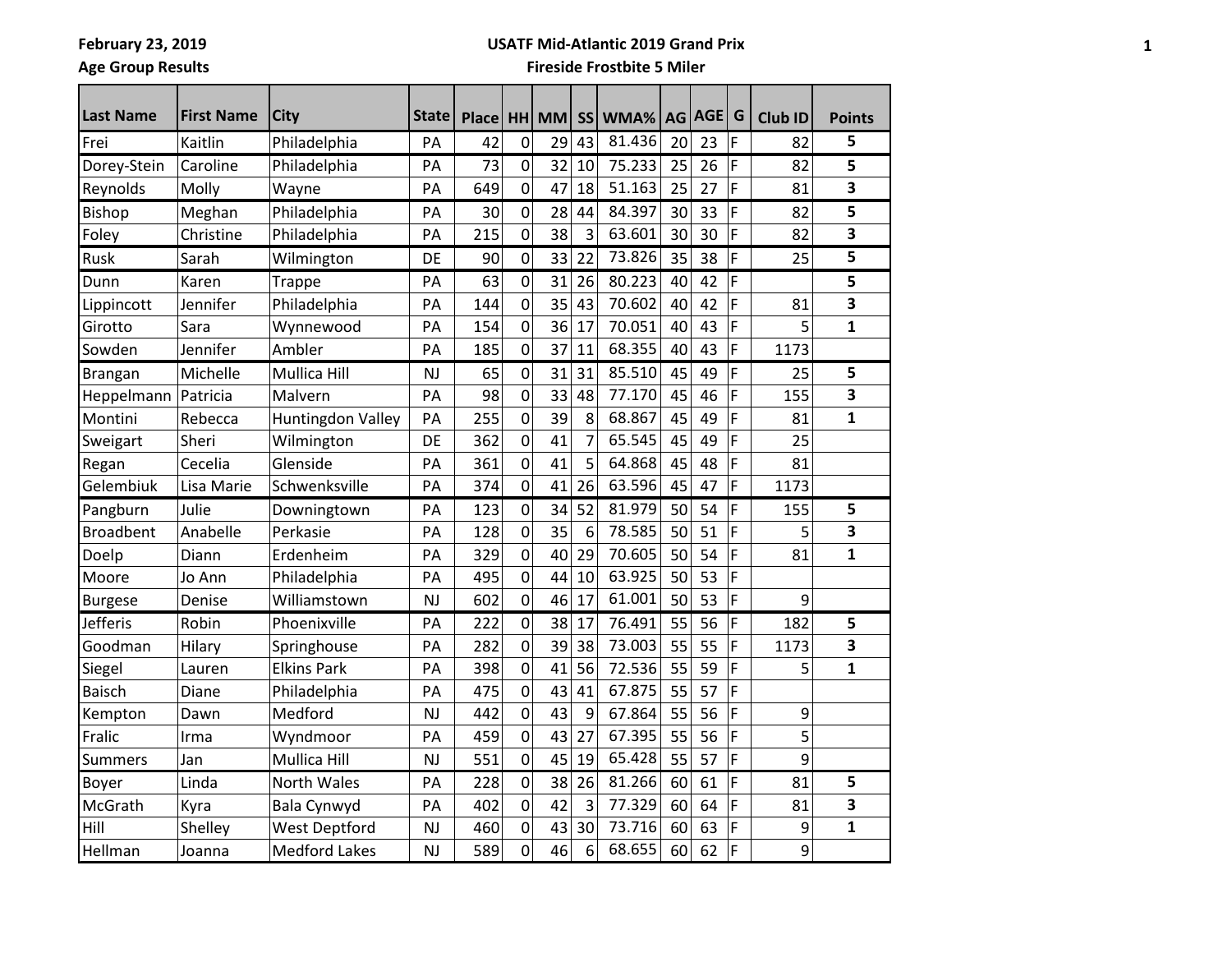**February 23, 2019**

#### **USATF Mid-Atlantic 2019 Grand Prix**

**Age Group Results**

| <b>Gurka</b>    | Mary Ann     | Berlin             | <b>NJ</b> | 439  | $\Omega$ | 43              | 5. | 77.602 | 65              | 66 |     |  |
|-----------------|--------------|--------------------|-----------|------|----------|-----------------|----|--------|-----------------|----|-----|--|
| Lizzio          | Jean         | Berlin             | <b>NJ</b> | 663  | $\Omega$ | 47              | 33 | 70.312 | 65              | 66 |     |  |
| McManus         | Diane        | <b>Upper Darby</b> | PA        | 1022 | 1        | 6               | 6  | 52.068 | 65              | 68 | 81  |  |
| Kirsch          | Mary         | Yardley            | PA        | 863  | $\Omega$ | 53              | 55 | 68.841 | 70              | 73 | 300 |  |
| <b>Olmstead</b> | <b>Betty</b> | Wilmington         | DE        | 1049 |          | 14 <sub>1</sub> | 30 | 49.821 | 70              | 73 | 25  |  |
| Folzer          | Sandra       | Philadelphia       | PA        | 746  | $\Omega$ | 50              | 12 | 81.707 | 75 <sub>1</sub> | 79 | 81  |  |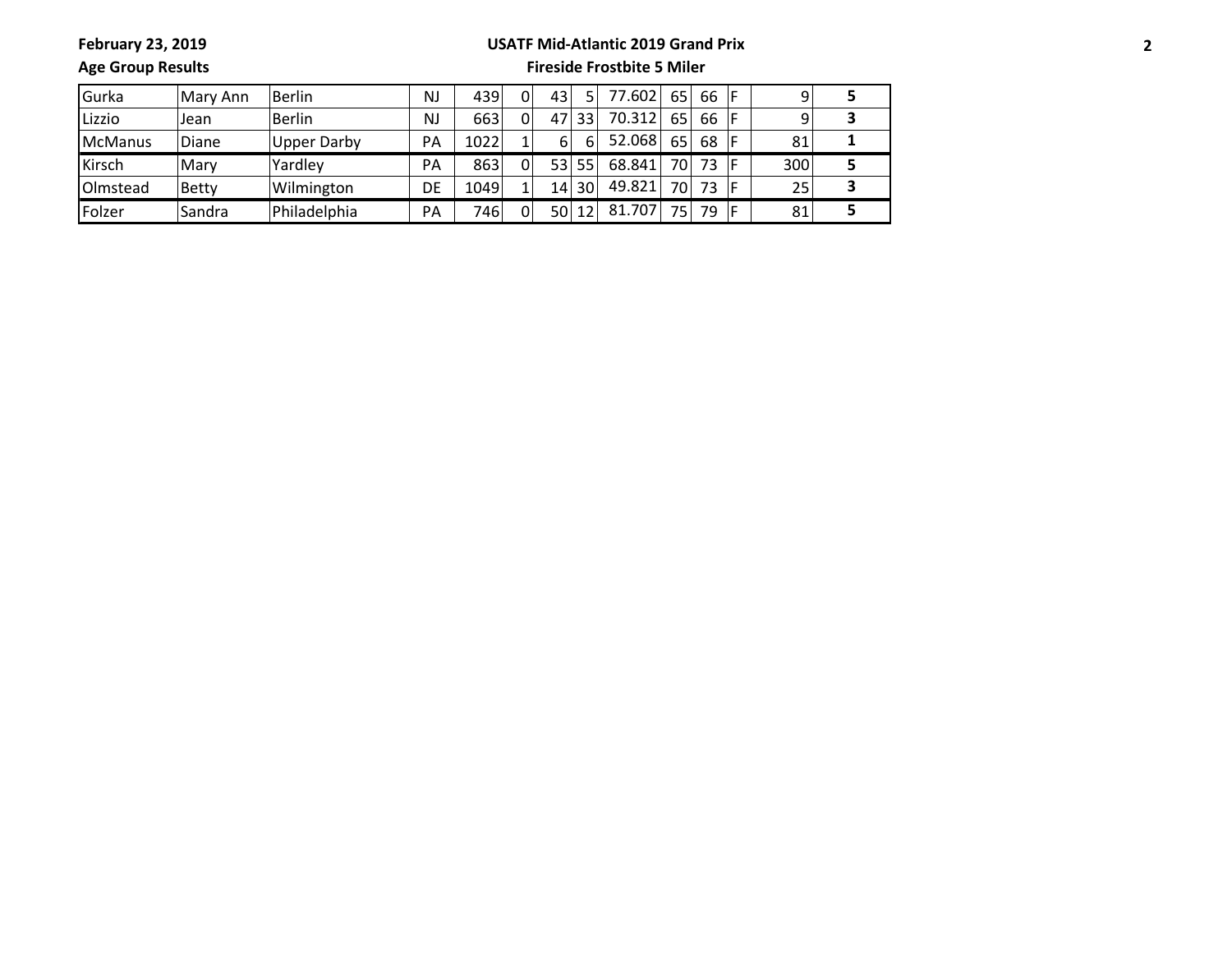# **Age Group Results**

#### **USATF Mid-Atlantic 2019 Grand Prix**

| <b>Last Name</b> | <b>First Name</b> | <b>City</b>          | State     | Place HH MM |                |    |    | SS WMA% |    | AG AGE | G | Club ID | <b>Points</b> |
|------------------|-------------------|----------------------|-----------|-------------|----------------|----|----|---------|----|--------|---|---------|---------------|
| Choi             | David             | Mahwah               | NJ        | 13          | 0              | 26 | 48 | 79.540  | 20 | 24     | M | 82      | 5             |
| Matthews         | John              | <b>Honey Brook</b>   | PA        | 25          | 0              | 27 | 33 | 77.374  | 20 | 24     | M | 182     | 3             |
| Mateer           | Christopher       | Philadelphia         | PA        | 8           | 0              | 26 | 18 | 81.052  | 25 | 28     | M | 82      | 5             |
| Predhome         | Alex              | Philadelphia         | PA        | 9           | $\mathbf 0$    | 26 | 21 | 80.898  | 25 | 25     | M | 82      | 3             |
| <b>Brandon</b>   | Kevin             | Philadelphia         | PA        | 10          | 0              | 26 | 28 | 80.542  | 25 | 28     | M | 82      | 1             |
| Rissell          | Ethan             | Lafayette Hill       | PA        | 15          | 0              | 27 | 1  | 78.902  | 25 | 29     | M | 82      |               |
| Young            | Jeff              | <b>West Chester</b>  | PA        | 17          | $\overline{0}$ | 27 | 10 | 78.466  | 25 | 27     | M | 82      |               |
| Stortz           | Sam               | Philadelphia         | PA        | 19          | $\mathbf 0$    | 27 | 11 | 78.418  | 25 | 27     | M | 82      |               |
| Skalski          | Evan              | Philadelphia         | PA        | 59          | $\mathbf 0$    | 30 | 47 | 69.247  | 25 | 28     | M | 82      |               |
| Matuszak         | Paul              | Philadelphia         | PA        | 2           | $\overline{0}$ | 24 | 54 | 85.877  | 30 | 32     | M | 82      | 5             |
| <b>Hibbs</b>     | Joshua            | Philadelphia         | PA        | 3           | $\mathbf 0$    | 25 | 43 | 83.020  | 30 | 31     | M | 82      | 3             |
| Clark            | Sean              | Philadelphia         | PA        | 5           | $\mathbf 0$    | 25 | 52 | 82.861  | 30 | 33     | M | 82      | $\mathbf{1}$  |
| Foley            | Joe               | Philadelphia         | PA        | 27          | $\mathbf 0$    | 27 | 47 | 76.965  | 30 | 32     | M | 82      |               |
| Castner          | Keith             | Harleysville         | PA        | 50          | $\mathbf 0$    | 30 | 21 | 71.829  | 35 | 37     | M | 55      | 5             |
| Padilla          | Michael           | Phoenixville         | PA        | 14          | 0              | 26 | 52 | 85.360  | 40 | 44     | M | 81      | 5             |
| DiGennaro        | Mike              | Wilmington           | DE        | 11          | 0              | 26 | 32 | 83.857  | 40 | 40     | M | 25      | 3             |
| Kaucher          | Michael           | <b>East Norriton</b> | PA        | 75          | 0              | 32 | 18 | 69.917  | 40 | 42     | M | 81      | 1             |
| Sandercock       | Matthew           | Exton                | PA        | 34          | $\mathbf 0$    | 28 | 55 | 82.536  | 45 | 49     | M | 182     | 5             |
| Varallo          | Vince             | Fort Washington      | PA        | 37          | $\mathbf 0$    | 29 | 30 | 78.362  | 45 | 45     | M | 1173    | 3             |
| Cardoso          | Marco             | Sayreville           | <b>NJ</b> | 55          | 0              | 30 | 41 | 75.937  | 45 | 46     | M | 14      | 1             |
| Rebbechi         | Donovan           | Penn Valley          | PA        | 82          | $\mathbf 0$    | 32 | 44 | 70.621  | 45 | 45     | M | 81      |               |
| Kimmel           | Michael           | Wayne                | PA        | 119         | 0              | 34 | 42 | 67.147  | 45 | 46     | M | 182     |               |
| <b>Bragg</b>     | Adam              | <b>Newark</b>        | DE        | 433         | $\overline{0}$ | 42 | 58 | 54.228  | 45 | 46     | M | 5       |               |
| Johnson          | Jemal             | Phila                | PA        | 678         | $\mathbf 0$    | 47 | 46 | 49.965  | 45 | 49     | M |         |               |
| Jackson          | Michael           | <b>Red Lion</b>      | PA        | 668         | 0              | 47 | 36 | 48.950  | 45 | 46     | M | 181     |               |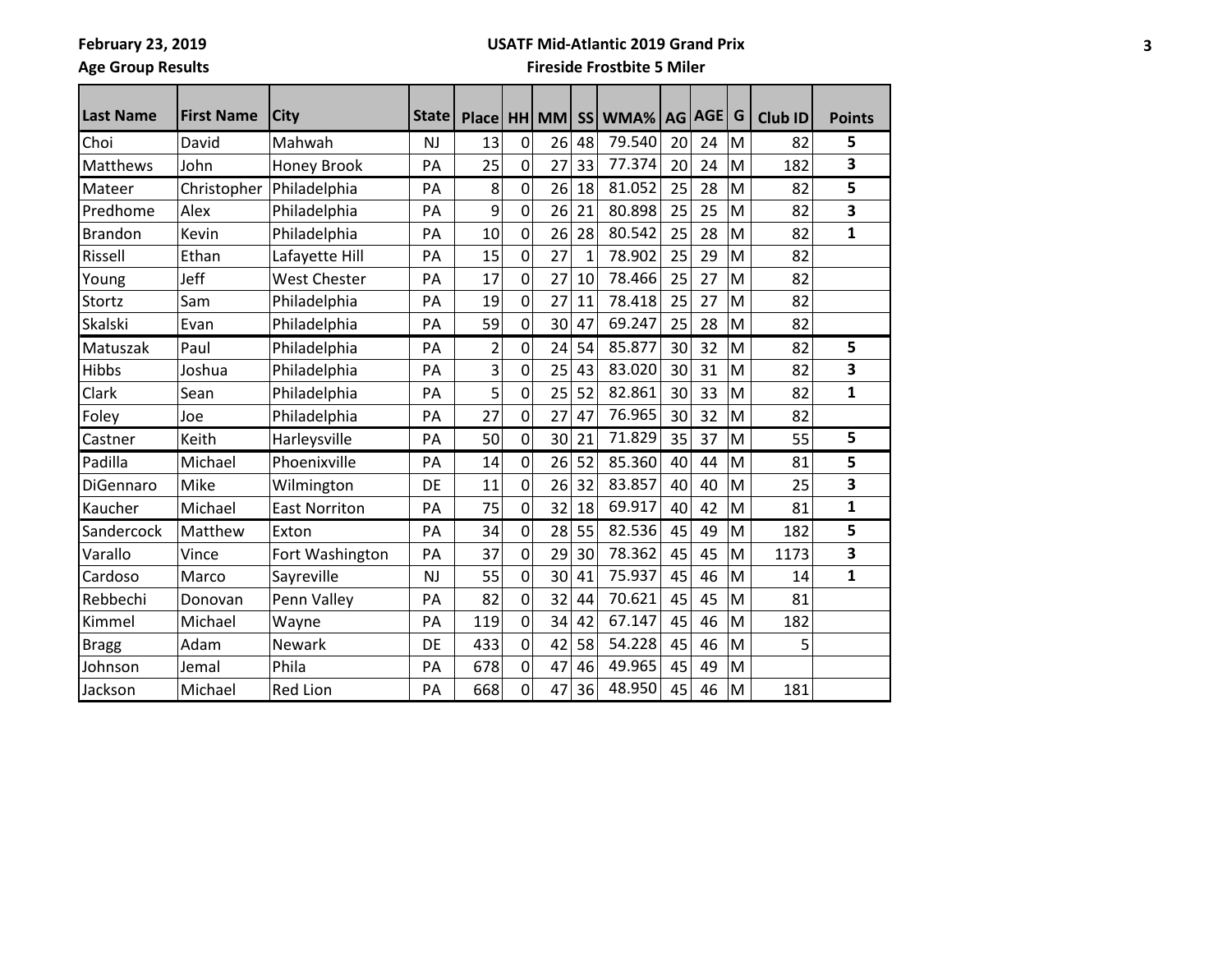**February 23, 2019**

#### **USATF Mid-Atlantic 2019 Grand Prix**

**Age Group Results**

| <b>Barbee</b> | Kenneth      | Philadelphia      | PA        | 28  | 0              | 27 | 49             | 89.455 | 50 | 54 | M | 81   | 5            |
|---------------|--------------|-------------------|-----------|-----|----------------|----|----------------|--------|----|----|---|------|--------------|
| Farquhar      | Bill         | Newark            | DE        | 47  | $\mathbf 0$    | 30 | 12             | 80.353 | 50 | 51 | M | 25   | 3            |
| Dechnik       | Michael      | Skippack          | PA        | 48  | $\overline{0}$ | 30 | 13             | 79.647 | 50 | 50 | M | 81   | $\mathbf{1}$ |
| Montini       | Paul         | Huntingdon Valley | PA        | 79  | 0              | 32 | 35             | 74.476 | 50 | 51 | M | 81   |              |
| Crispin       | Keith        | Bear              | DE        | 96  | $\overline{0}$ | 33 | 39             | 72.709 | 50 | 52 | M | 25   |              |
| Dougherty     | Christopher  | Penn Valley       | PA        | 107 | 0              | 34 | 7              | 71.715 | 50 | 52 | M | 28   |              |
| Forward       | Doug         | Thorndale         | PA        | 194 | 0              | 37 | 41             | 65.458 | 50 | 53 | M | 182  |              |
| Nadol         | Michael      | Philadelphia      | PA        | 384 | 0              | 41 | 43             | 59.648 | 50 | 54 | M | 5    |              |
| Lombardi      | James        | Oreland           | PA        | 622 | $\mathbf 0$    | 46 | 41             | 52.410 | 50 | 52 | M | 1173 |              |
| Sery          | Jim          | Clarksboro        | <b>NJ</b> | 46  | 0              | 30 | 10             | 84.586 | 55 | 57 | M | 14   | 5            |
| Mazo          | Daniel       | Bala Cynwyd       | PA        | 54  | $\overline{0}$ | 30 | 29             | 82.285 | 55 | 55 | M | 81   | 3            |
| Cauller       | Gregory      | York              | PA        | 72  | $\mathbf 0$    | 32 | 10             | 80.725 | 55 | 59 | M | 25   | $\mathbf{1}$ |
| Armstrong     | Scott        | Pottstown         | PA        | 62  | $\overline{0}$ | 31 | 23             | 80.616 | 55 | 56 | M | 81   |              |
| Hranilovich   | Stephen      | Phoenixville      | PA        | 88  | 0              | 33 | 18             | 75.325 | 55 | 55 | M | 5    |              |
| Bodary        | Michael      | Downingtown       | PA        | 116 | $\mathbf 0$    | 34 | 32             | 74.566 | 55 | 58 | M | 182  |              |
| <b>Bizal</b>  | Michael      | Exton             | PA        | 133 | 0              | 35 | 15             | 73.050 | 55 | 58 | M | 182  |              |
| Fillippo      | <b>Brian</b> | Phoenixville      | PA        | 181 | $\mathbf 0$    | 37 | 7              | 69.960 | 55 | 59 | M | 182  |              |
| Dombrosky     | Craig        | <b>Berlin</b>     | <b>NJ</b> | 195 | 0              | 37 | 45             | 68.786 | 55 | 59 | M | 9    |              |
| Sweigart      | <b>Dirk</b>  | Wilmington        | DE        | 311 | $\overline{0}$ | 40 | 8              | 64.161 | 55 | 58 | M | 25   |              |
| Estrada       | Alex         | Mount Laurel      | <b>NJ</b> | 326 | 0              | 40 | 26             | 63.108 | 55 | 57 | M | 9    |              |
| Conway        | Bill         | Downingtown       | PA        | 448 | $\mathbf 0$    | 43 | 15             | 59.538 | 55 | 58 | M | 182  |              |
| Crabb         | Charles      | Royersford        | PA        | 41  | 0              | 29 | 40             | 89.944 | 60 | 62 | M | 25   | 5            |
| Permar        | Terry        | Perkasie          | PA        | 97  | $\mathbf 0$    | 33 | 44             | 80.534 | 60 | 64 | M | 81   | 3            |
| Reynolds      | Robert       | Wyndmoor          | PA        | 86  | 0              | 33 | 3              | 79.980 | 60 | 61 | M | 81   | $\mathbf{1}$ |
| <b>Boland</b> | Robert       | Warrington        | PA        | 106 | $\mathbf 0$    | 34 | $\overline{4}$ | 79.012 | 60 | 63 | M | 1173 |              |
| Kern          | Joseph       | Ambler            | PA        | 158 | 0              | 36 | 23             | 74.668 | 60 | 64 | M | 5    |              |
| Reilly        | Philip       | Philadelphia      | PA        | 147 | $\overline{0}$ | 35 | 48             | 74.534 | 60 | 62 | M | 81   |              |
| Pellechio     | Thomas       | Doylestown        | PA        | 229 | 0              | 38 | 29             | 69.944 | 60 | 63 | M | 5    |              |
| Mullen        | Nace         | Philadelphia      | PA        | 259 | $\mathbf 0$    | 39 | 12             | 68.070 | 60 | 62 | M | 28   |              |
| Zmirich       | Robert       | Mount Laurel      | <b>NJ</b> | 876 | $\mathbf 0$    | 54 | 25             | 48.147 | 60 | 60 | M | 9    |              |